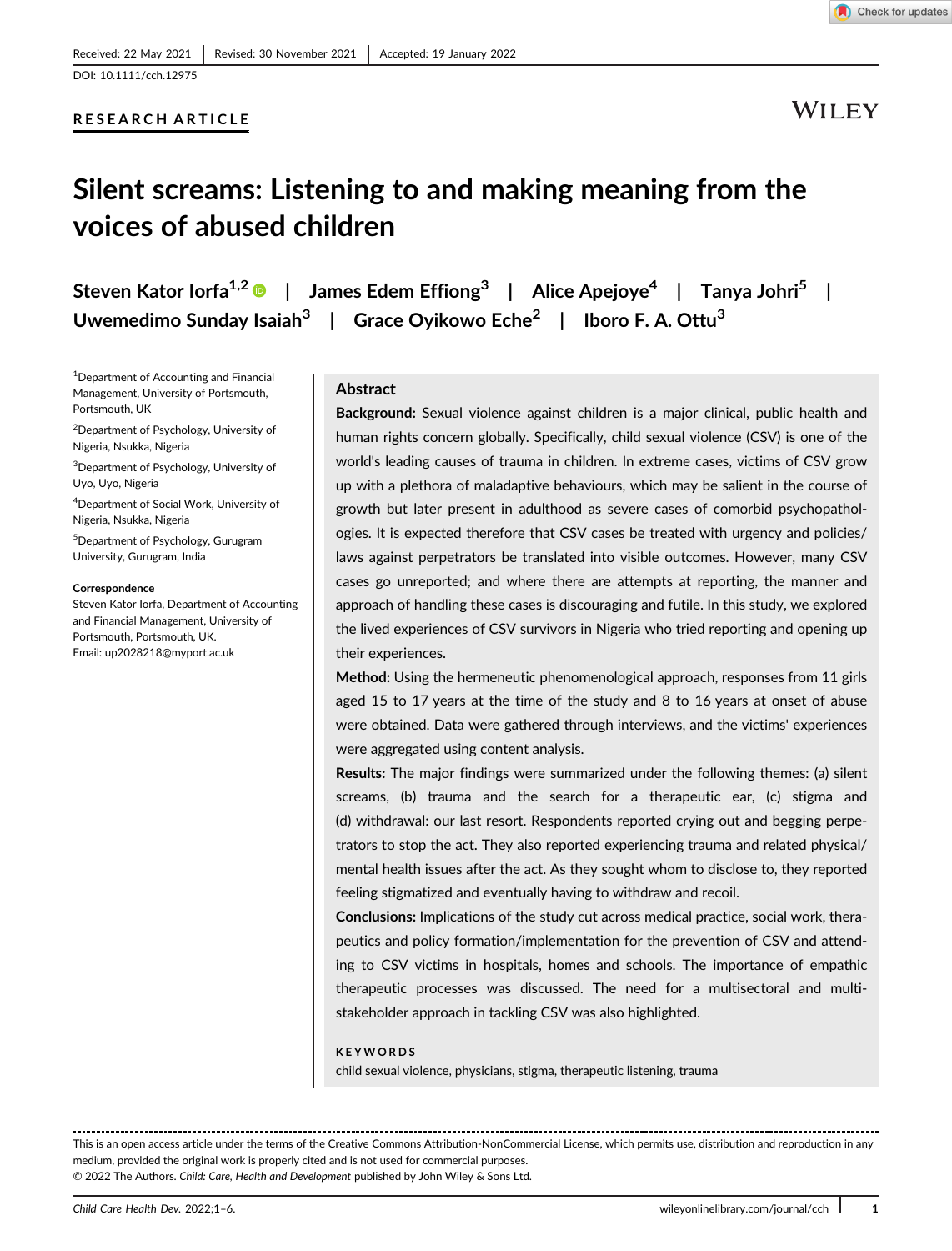# 2 **LWIIFY IORFA** ET AL.

# 1 | INTRODUCTION

Violence against children is a pervasive and common phenomenon occurring worldwide across boundaries of economic status, social class, race, geography, religion and culture, no matter the situation or context (Iorfa et al., 2022). Violence against children has become one of the most significant threats to the mental health, well-being and future of youths and incurs huge costs for both individuals and societies (Eze, 2013; Pinheiro, 2006; Raman et al., 2018). It is a significant social problem and a public health, human right and a social justice concern affecting the lives of millions of children (Hillis et al., 2016; Latzman et al., 2017; Zimmerman & Mercy, 2010). Violence against children comes in different forms including child sexual violence (CSV), emotional and psychological violence (World Health Organization [WHO], 2018) and other forms of physical abuse.

Globally the prevalence of violence against children ranges from 5% to 36% (Russell et al., 2020). In Nigeria, 44.8% of children reported been hit repeatedly with an object, often resulting in injures such as bruises and black eyes, and 16.8% reported experiencing emotional abuse within the home (Chinawa et al., 2013). Although the true burden of specific CSV in Nigeria is under-represented, it is estimated to vary between 5% and 38% across different parts of the country (David et al., 2018; Ige & Fawole, 2011; Manyike et al., 2015). Available data indicate that the rate of sexual victimization for females was about five times the rate for males (Miller et al., 2018; Oluwatosin et al., 2019). Olusanya et al. (1986) reported that children of elementary schools (aged 6–12 years) and adolescent girls (13–19 years) were the major victims of CSV, with 48.2% of reported cases over a 3-year period occurring in children below 13 years old. Ogunyemi (2000) also reported some baseline findings from a community-based project on the incidence of CSV in two Nigerian urban centres. About 38% and 28% of female and male respondents, respectively, reported being initiated to sex before the age of 18 years. These findings, among other things, point to the troubling dimensions CSV may be assuming in Nigeria.

Reports on the prevalence as well as the pattern and nature of sexual abuse among children is a very vital issue that is often underreported in paediatrics practice and other childcare forums (conferences, symposiums, seminars, etc.) in Nigeria. However, the relevance of discussions of this form cannot be downplayed especially with its wide impacts on physical and mental health.

Childhood and adolescent sexual violence has significant psychological and health consequences on the survivor and the society including sexual health outcomes, mental health problems, reproductive health problem, damage at the basic levels of nervous, endocrine and immune systems, and impairment of brain architecture and immune status (Hillis et al., 2016; Sean et al., 2008; WHO, 2018). Beyond the unnecessary hurt and pain it causes, CSV undermines children's sense of self-worth, hinders their development and furnishes them with a sense of guilt, blame and shame (United Nations Children's Fund, 2017; WHO, 2018). As if these are not bad enough, in Nigeria, the voices of survivors of child sexual abuse are stifled either by family members or by the stigma associated with sexual violence.

- CSV is on the rise in sub-Saharan Africa and the rest parts of the world.
- In most cases, CSV goes unreported, and there is need for proper documentation.
- Some reported cases of sexual violence in Nigeria are mishandled, and this leads the victims to withdraw and receive no therapeutic intervention.
- There is need for a multisectoral, multistakeholder approach to tackling the issue of sexual violence and putting in place measure to aid effective therapy for victims.

This situation is like adding insult to injury as it leaves survivors in mental chains while the perpetrators walk free. The failure to listen to children has resulted in a failure to respond to their needs (Pinheiro, 2006). Based on the above, this paper aimed to explore the lived experiences of survivals of CSV in Gboko, Nigeria, with the hope that from sharing their stories, they may find succour and seek further professional help.

# 2 | METHOD

### 2.1 | Study area

This study was conducted in Gboko Local Government Area of Benue State. Gboko is located at the central zone of Nigeria at latitude  $7^{\circ}18'$ N and longitude 8°58' E (Amagu et al., 2019). It has a land mass of about 2264 km<sup>2</sup> with a population of about 360 128 people The climate is tropical, subhumid with a daily temperature of about  $28^{\circ}$ C and average annual rainfall of 1000 mm. The ethnic groups residing in this area are the Tivs, Idomas, Igedes, Etulos, Jukun-Awanu, Igalas, Hausas, Igbos and Yorubas. The predominant profession in the area is formal education and farming (Iorfa et al., 2022).

# 2.2 | Study design

The experiences of child survivors of sexual violence were explored using hermeneutic phenomenology. Hermeneutic phenomenology describes the lived experiences of several individuals who have or are experiencing a common phenomenon (Creswell et al., 2007). This design assumes that a direct and subjective account of lived experiences is knowable and therefore deals with a detailed description of the lived experiences of respondents (Brooks et al., 2015) and that the experiences and behaviours of the people experiencing the phenomenon are inseparable from the phenomenon itself (Moustakas, 1994). Because there is little known and very scarce scientific literature available about lived experiences of CSV survivors and its relation to opening up and getting a listening ear, a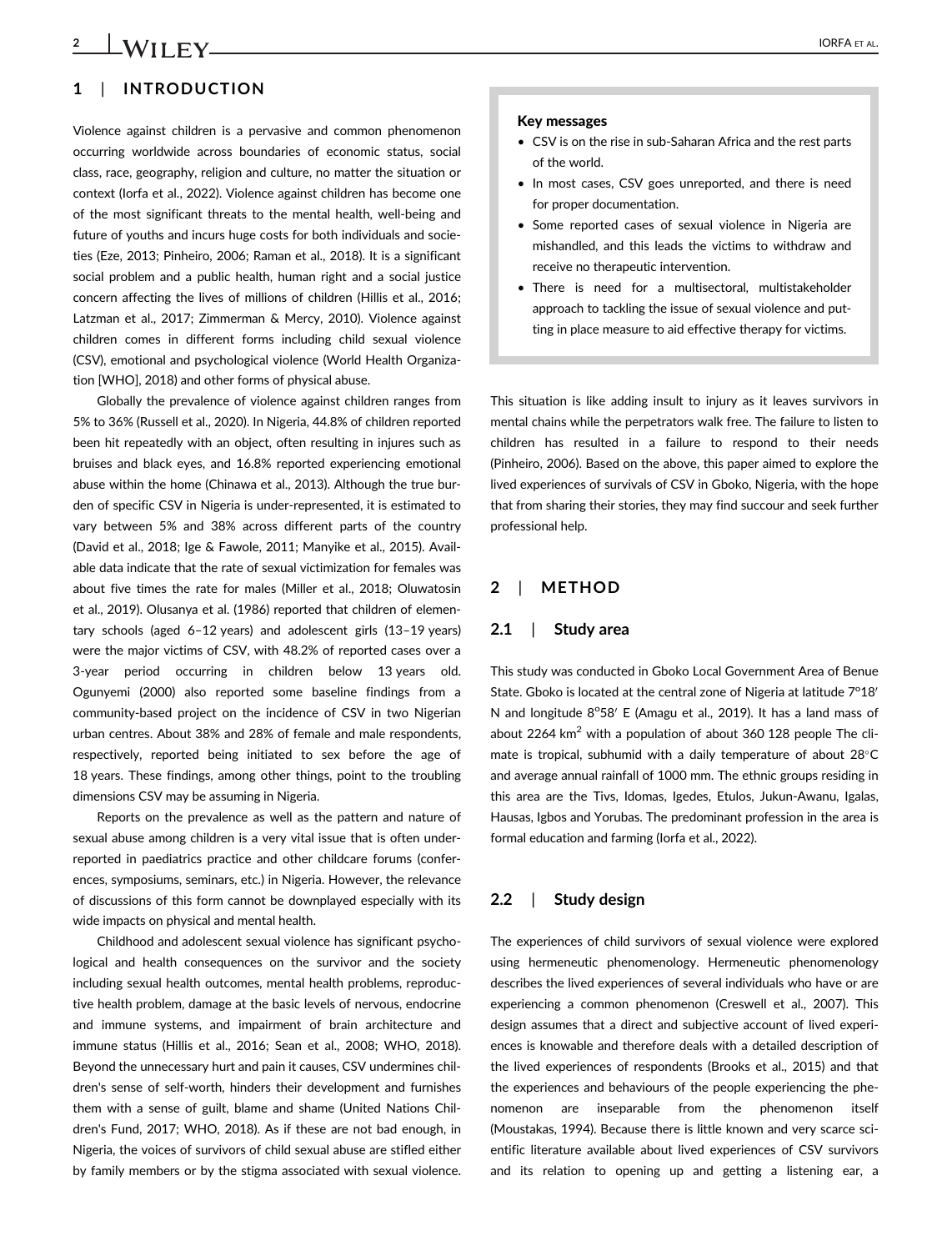phenomenological study is the most natural fit for further exploration and study (Iorfa et al., 2022).

### 2.3 | Procedure

Before the data collection process began, the first author conducted an interactive discussion with the trained interviewers. They were asked to spend considerable time bracketing out their experiences related with CSV. This process is referred to as an epoche (Creswell et al., 2007) and is based on the idea that if the interviewers are able to investigate their own experiences of the phenomenon in question, they will be better equipped to push those feelings and thoughts out when interviewing and interpreting data (Iorfa et al., 2022; Moustakas, 1994). The first author also participated in the epoche along the interviewers. This is useful because it allows the researcher and/or interviewer maximal objectivity in experiencing the data, having fresh perspectives into the phenomenon and learning about the experiences of the participants (Iorfa et al., 2022).

Participants for this study were part of a larger study in which participants were randomly selected by trained research assistants during a CSV awareness campaign and asked if they were willing to participate in the study. Those who accepted were told about the nature and purpose of the study, assured of confidentiality and told they were free to withdraw from the study at any point they felt like, without any consequences. Consent to undertake the study was given by school authorities, whereas informed assent to participate was obtained from the participants. A total of 53 adolescents were recruited. However, the researchers decided on a criterion of female adolescents who were between the ages of 15 and 17, who had experienced at least one sexual abuse or molestation involving violence that ranged from kissing, fondling with genitals or actual vaginal intercourse and who could communicate in English. Nineteen persons gave oral assent and were engaged in the study; however, for the present paper, only those who indicated that they had reported (at least once) the abuse they experienced, were included. Thus, only responses from 11 CSV survivors were included in the present study. In order to create a sense of safety and privacy, participants were allowed to choose a section of the school where they felt most comfortable to undertake the interview. They were asked questions about their demographic status and socio-economic status of their parents. Among other things, participants were asked to reflect on their experiences when they tried to recount their sexual victimization encounter to significant others before the interview session commenced. A semi-structured interview guide was designed to tap into respondents' experiences. Interviewers were given the freedom to expand on issues of interest and ask follow-up questions, probing further into an issue when necessary. Although the interview guide was used for each participant, the interview flowed naturally into a conversational style much more than a question and answer session, and participants were allowed to expand on issues as much as they wanted to. Interviewers were asked to (if necessary) probe areas that may stimulate new ideas and bring up old memories. Interview sessions

lasted from 6 to 13 min for each participant. Participants were thanked for their participation and given free counselling sessions.

### 2.4 | Ethics statement

The study was approved by the University of Uyo, Department of Psychology Ethical Review Board, and was performed in accordance with the ethical standards as laid down in the 1964 Declaration of Helsinki and its later amendments.

# 2.5 | Participants

Eleven female adolescents participating in a CSV awareness lecture participated in the study. They were students of different secondary schools in Gboko, Benue State Nigeria. Their age ranged from 15 to 17 years at the time of the study and 8 to 16 years at onset of abuse. All participants agreed being victims of sexual abuse at least once in their lives and having reported this abuse to significant others at least once. More details on participants' characteristics are presented in Table 1.

# 2.6 | Data analysis

Transcribed recordings of the interview sessions were analysed through content analysis after being carefully read and reread by the first author. Actual names of participants were replaced with pseudonyms closely related to their actual names and which reflect their religion. In the initial content analysis, transcripts were read and reread by the first author following the methods described by Charmaz and Mitchell (1996) looking out for emerging patterns and synthesizing themes within each case, across cases and comparing them. Transcripts that had reoccurring and identified themes were reanalysed by the researchers. Exclamations and verbatim quotes were also lifted from the transcripts when they supported and helped evidence the experiences. The commonalities and differences observed in the emerging themes within and between cases were further subjected to repeated analysis by the authors to see if and in which way the findings were consistent or hindered conclusions. Where perspectives differed, the audio tapes and transcripts were reviewed and consensus reached by the authors. The identified themes were discussed in relation to prior knowledge on CSV and CSV survivors.

# 3 | FINDINGS AND DISCUSSION

CSV survivors were open and free in discussing their experiences (related to opening up issues of abuse to significant others) with the interviewers. Experiences of the adolescents echoed a broad spectrum of negative experiences during the time of abuse and in their attempts to open up. It was observed that about 53% of perpetrators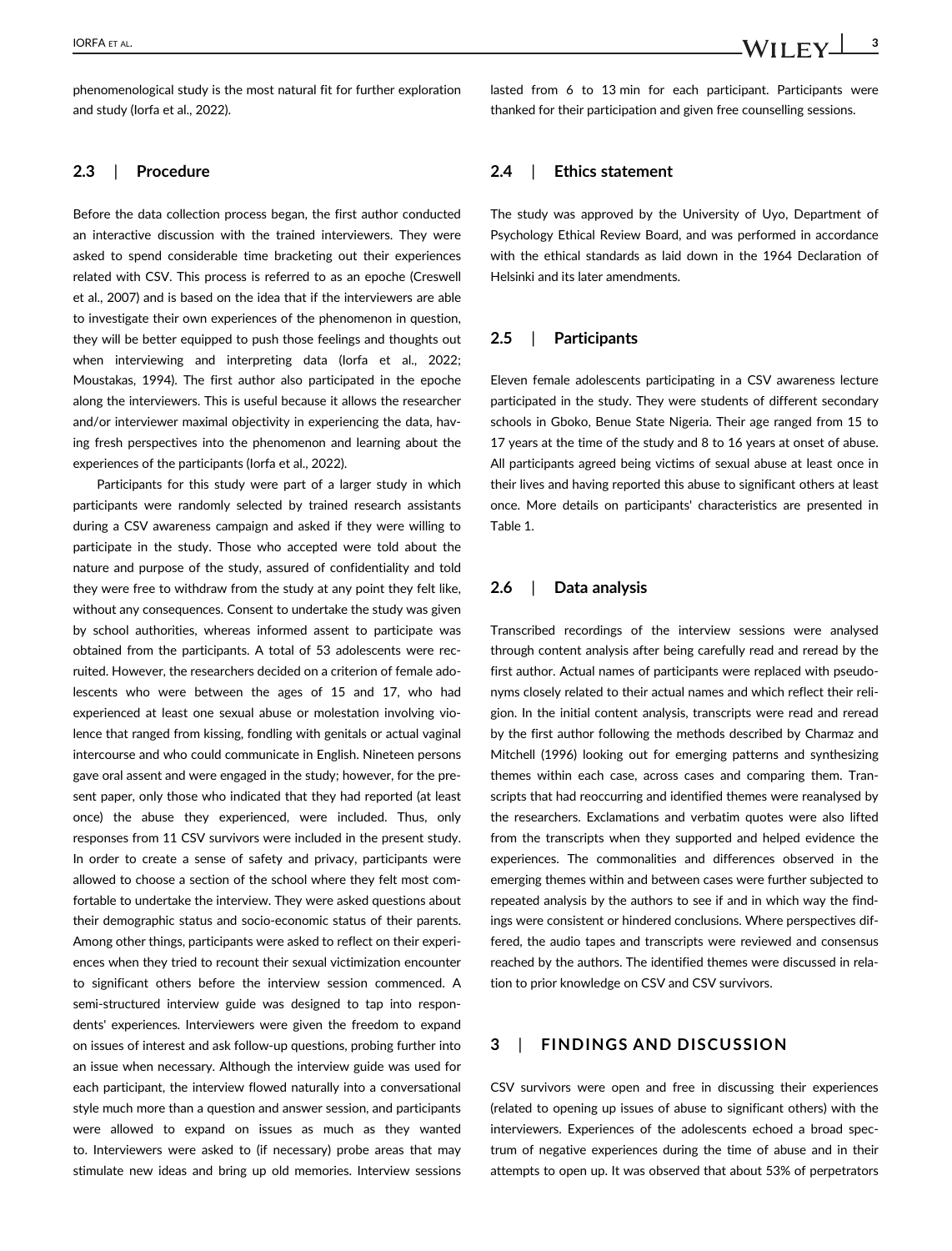| Participant    | Age $(x)$ | Abusive behaviours experienced                              | Relationship with abuser | Number of times | Opened up to     |
|----------------|-----------|-------------------------------------------------------------|--------------------------|-----------------|------------------|
| Aningir (P1)   | 15(13)    | Vaginal intercourse/fondling with private parts             | <b>Brother</b>           | 3               | Father           |
| Joy(P2)        | 16(12)    | Vaginal intercourse                                         | Cousin                   | Cannot recall   | Elder sister     |
| Nambien (P3)   | 16(10)    | Fondling with breasts/genitals/sexual kissing               | Cousin                   | 5               | Mother           |
| Rebecca (P4)   | 16(15)    | Sexual kissing and fondling with private parts              | Male friend              | 2               | Mother           |
| Chioma (P5)    | 17(14)    | Vaginal intercourse                                         | Neighbour                | 6               | Mother           |
| Deborah (P6)   | 16(8)     | Vaginal intercourse/oral sex/fondling with<br>private parts | Uncle/female friend      | Cannot recall   | Mother/father    |
| Dingdan (P7)   | 17 (16)   | Vaginal intercourse                                         | Male friend              | 3               | Elder sister     |
| Peace (P8)     | 15(12)    | Fondling with private parts                                 | Female friend            | $\mathbf{1}$    | Teacher (female) |
| Aishatu (P9)   | 16(13)    | Vaginal intercourse                                         | Cousin                   | 4               | Uncle            |
| Jennifer (P10) | 16(14)    | Fondling with breasts/genitals/sexual kissing               | Neighbour                | 3               | Matron           |
| Ramat (P11)    | 16(11)    | Fondling with breasts/genitals                              | Female friend            | Cannot recall   | Mother           |

TABLE 1 Participants' demographics and nature and characteristics of abuse

Note:  $x =$  age at the time the abuse occurred; P1 = participant 1, etc.; sexual kissing = kissing that is beyond a mere peck and considered sexually arousing by the recipient.

of CSV were close family relations with whom CSV survivors had initial regard, respect and trust. CSV survivors reported to have never expected or thought violation would come from these close family relations. A respondent expressed distaste for the perpetrator who was an uncle but seemed to rationalize the act when it occurred with a cousin or friend of the same age bracket. As expected, CSV victims expressed dissatisfaction with societal conditions and strategies put in place to curb CSV. Majority of CSV survivors were either not living with their parents or had experienced the abuse at times when they stayed with relatives or significant others other than their biological parents. CSV survivors who had related the experience to parents reported a mixture of positive and negative emotions. Those whose parents had blamed them for the experiences reported feeling largely responsible for the act and rationalizing with the fact that had they been less attractive, they would not have been abused. Survivors whose parents had confronted the abusers and taken time to comfort and console them externalized the blame to the abusers and seemed to be better adjusted than their former counterparts. The themes discovered in the interviews are discussed in the proceeding sections.

# 3.1 | Silent screams

Survivors repeatedly highlighted that they did not in any form encourage the continuance of the act. Those who did not report crying said they begged and pleaded it stopped. Joy (P2) said: '… when my Uncle first held me and started caressing my breasts and kissing me, I screamed out, but he put his hand on my mouth. I still did not stop, I screamed silently inside of me … until his phone rang and I had the chance to get out of his grip'. Jennifer (P10) recounted: '… my neighbor was strong and I think 7 years older than me … but I screamed and shouted stop until he let go of me … I was ready to kill him if I had a knife'. Aishatu (P9) recounted: '… I always begged him, but he was way older and would threaten me. Sometimes he would use tape to

hold my lips so I wouldn't shout … at one point, after the rape, I wrote in my diary, "even with my lips closed, the walls hear my heart screaming out loud", I always wrote my heart out'. Many more accounts resound disapproval by victims. Contrary to opinions which posit that victims are to blame, it was observed that perpetrators insisted and would not yield the pleading of their victims. They screamed out all the same, however silent it may have been.

### 3.2 | Trauma and the search for a therapeutic ear

Psychophysical trauma can have profound effects on development and well-being throughout the life course in children. Because traumatic events in childhood occur at key psychosocial and biological stages of development, their impact may continue into adulthood (Bussey & Wise, 2007). People who experience a childhood trauma are at risk for a variety of negative health outcomes (Zoellner & Maercker, 2006); however, there may be opportunities for recovery and growth after traumatic experiences depending on the severity of the trauma and in cases of CSV, on the manner in which the traumatic event was handled. CSV survivors in this study have provided insights into the kind of listening they would want and which would better elicit responses regarding their horrible experiences as well as relieve their experience of trauma. Participants recounted that they felt very traumatized when the abuse happened and they sought someone to talk to about the incidence. For instance, Chioma (P5) recounted: '… I kept feeling his body on me …. when I closed my eyes and, in my dreams, … I wanted to tell my aunty but each time she wasn't in the mood'. Ramat (P11) said, '{laughs} I think it is funny … I felt it around my breasts sometimes as if something is walking around there, the way his hands were moving around my breasts'.

With regard to opening up, some participants reported having the following experiences; Ramat (P11) said, '… so I decided to tell my mother, but she didn't do anything. She said she (perpetrator) was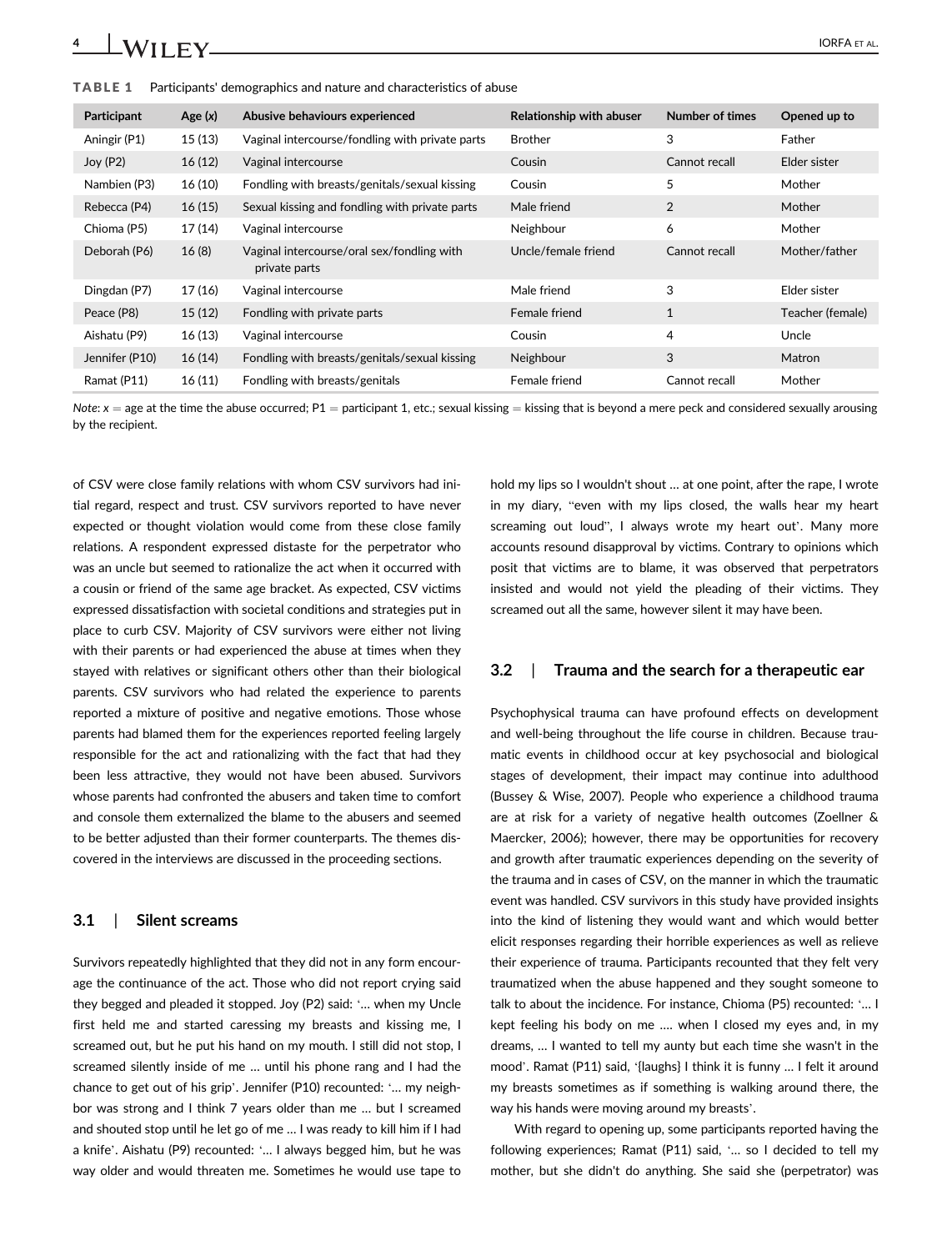only playing with me'. Rebecca (P4) said, '… I didn't tell my mother the first time it happened, so when I told her about the second one and that it had happened before, she hit me and insulted me that I liked it, that was why I kept quiet the first time …'.

# 3.3 | Stigma

Stigmatization involves negative feelings and thoughts about the self as bad and blameworthy as a result of CSV (Finkelhor & Browne, 1985). Stigmatization is seen as shame and a self-blaming style of attribution (Feiring et al., 1996). Shame because there is often the desire to hide the abused self from exposure to the scrutiny and censure of others. Research has shown that shame is negatively correlated with disclosing (Cermak & Molidor, 1996; Correa & Nuñez, 2010; Fontes & Plummer, 2010). As observed, participants reported feeling stigmatized and consequently ashamed of themselves. Jennifer (P10) recounted: '… I know some girls who have experience rape and it is usually something not to talk about … I thought my own will be different but the moment the matron knew, she started behaving somehow towards me'. Aningir (P1) reported, 'when I decided to tell my father, he called me and my brother demon possessed and organized family prayers for us. Everyone in the house knew about it from there and I was ashamed of myself'. More severe CSV has been associated with higher levels of stigmatization (Feiring & Cleland, 2007; Kallstrom-Fuqua et al., 2004).

### 3.4 | Withdrawal: Our last resort

A great percentage of the participants mentioned that they had no option than to withdraw not only from those they tried to open up to but from the public in general. Chioma (P5) recounts: '… so I decided not to talk to anyone about it again …'; Ramat (P11), 'I will never tell anyone close to me again …'; and Deborah (P6), 'I keep to myself … after I spoke about it, it hasn't… he hasn't stopped coming but I will handle it myself now'. When a child is abused and adequate attention is not given, he/she take the available option, which is withdrawal. In this sense, the victim withdraws from significant others, social gatherings, etc. Bartlett et al. (2007) reported that adolescents who have experienced abuse might suffer from depression, anxiety or social withdrawal. In addition, adolescents who live in violent situations tend to run away to what they perceive to be safer environments. They engage in risky behaviours such as smoking, drinking alcohol, early sexual activity, using drugs, prostitution, homelessness, gang involvement and carrying guns (Runyan et al., 2005), which are all in a bid to escape from the reality of the abuse.

# 4 | CONCLUSIONS AND IMPLICATIONS

CSV is a common problem worldwide, and its health and psychosocial effects are felt by abused children, their families and their communities. CSV has been linked to changes in the victims' mental and behavioural development throughout their lives, putting them at risk of engaging in potentially dangerous behaviours in the future. Family physicians have an important role in identifying cases of CSV in their practices, reporting such cases to child welfare agencies, preventing further harm to identified children as well as to other children in the families and providing further ongoing support and education to families. More so, because sometimes these cases are brought to the hospitals, it is important for physicians to develop therapeutic skills that enable them to properly listen to the experiences of the CSV victims and effectively attend to their needs. This may mean that all frontline health, education and welfare professionals need to be made aware of and trained to respond proactively to violence against children. And there needs to be gender sensitization in all these cadres so that sexual violence against girls is prevented. For psychologists and social workers, it is important to pay deliberate attention to the individual victims of CSV and take their family history and background into consideration when clerking. This background information may be particularly important in understanding some dynamics that may underlie individual decisions to either disclose or hold back when abuses occur. The study has implications for parents and significant others as well as other relevant stakeholders. In situations of abuse, parents and other stakeholders may need to be less accusative and more accommodating of their children. Sexual victimization may be perpetrated by anyone, and it is therefore important that parents/ stakeholders do not dismiss the testimonies of their children as false. The need for patience in listening to abused children cannot be overemphasized.

#### ACKNOWLEDGEMENT

The study was not funded by any organization.

#### CONFLICT OF INTEREST

The authors declare no conflict of interest.

#### DATA AVAILABILITY STATEMENT

The data used for this study are available with the corresponding author upon reasonable request.

#### ORCID

Steven Kator Iorfa <https://orcid.org/0000-0002-5571-2713>

### **REFERENCES**

- Amagu, N., Obisike, V. U., & Amuta, E. U. (2019). The KAPP study of malaria and its prevalence amongst boarding school students in Gboko local government area of Benue state, Nigeria. International Blood Research & Reviews, 10(2), 1–7. [https://doi.org/10.9734/ibrr/2019/](https://doi.org/10.9734/ibrr/2019/v10i230115) [v10i230115](https://doi.org/10.9734/ibrr/2019/v10i230115)
- Bartlett, R., Holditch-Davis, D., & Belyea, M. (2007). Problem behaviors in adolescents. Pediatric Nursing, 33(1), 13–18.
- Brooks, J., McCluskey, S., Turley, E., & King, N. (2015). The utility of template analysis in qualitative psychology research. Qualitative Research in Psychology, 12(2), 202–222. [https://doi.org/10.1080/14780887.](https://doi.org/10.1080/14780887.2014.955224) [2014.955224](https://doi.org/10.1080/14780887.2014.955224)